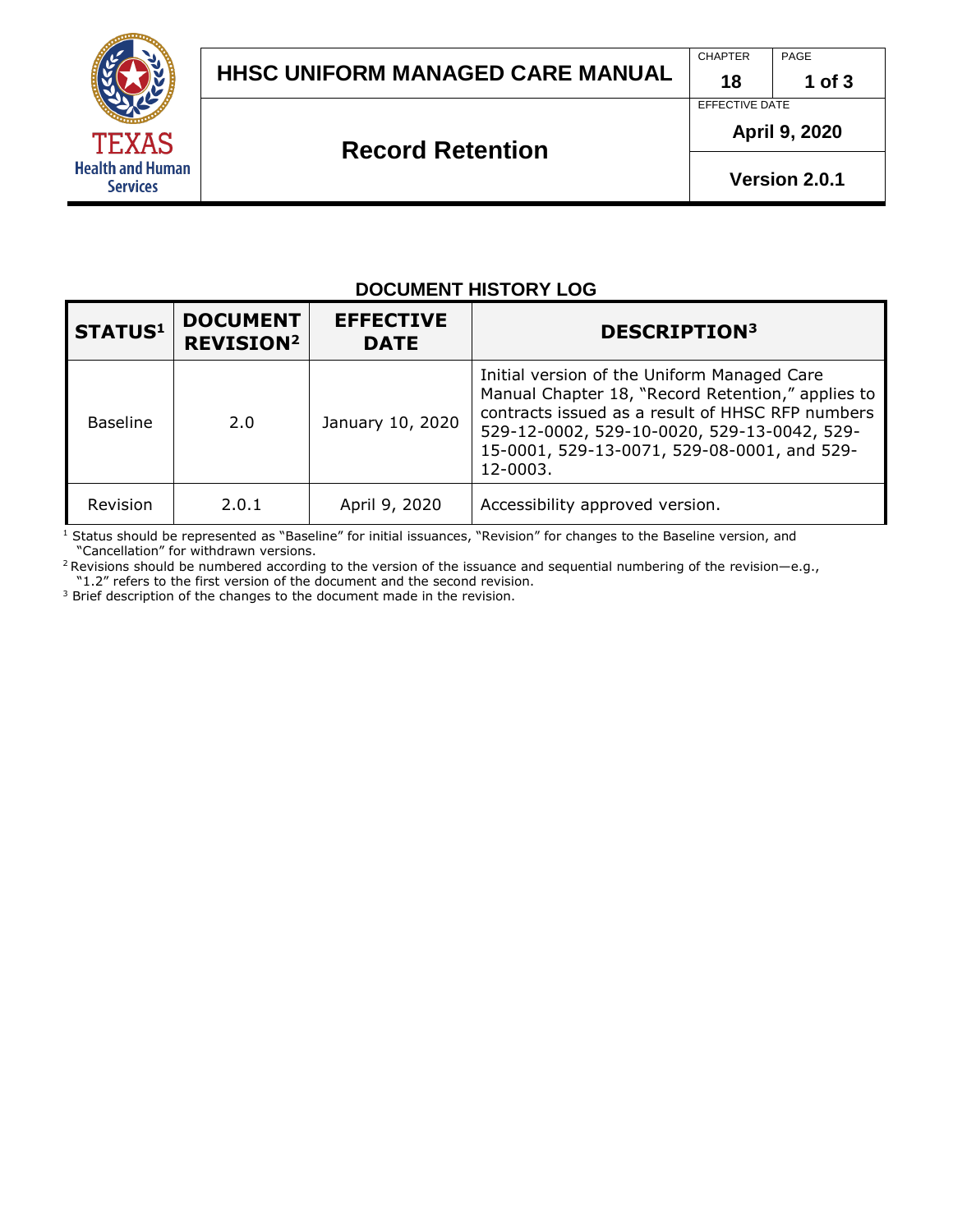

EFFECTIVE DATE

### **Record Retention**

**April 9, 2020**

**Version 2.0.1**

# **I. APPLICABILITY OF CHAPTER 18**

This chapter applies to STAR, STAR+PLUS, STAR Kids, STAR Health, CHIP, Children's Medicaid Dental Services, and CHIP Dental Services.

# **II. PURPOSE AND BACKGROUND**

This chapter provides additional guidance for record retention requirements found in the Uniform Terms and Conditions Article 9 – "Audit & Financial Compliance and Litigation Hold," and in the Scope of Work "General Requests for and Access to Data, Records, and Other Information" of the managed care contracts. The specific requirements in these two sections are extended to requests made by the Texas Office of the Attorney General's Civil Medicaid Fraud Division (CMF) through civil investigative demands (CIDs) and litigation holds related to CMF investigations and litigation involving state and federal false claims allegations. "Record" has the meaning assigned in the Uniform Terms and Conditions Article 9.

### **III. Scope**

Upon MCO/DMO's receipt from CMF of either a CID or litigation hold relating to a false claims investigation or lawsuit, the MCO/DMO and its Subcontractors must retain the records it maintains related to CMF's CID or litigation hold until such investigation, lawsuit or litigation hold ends and must produce the records and information if requested to do so. In accordance with the Uniform Terms and Conditions Article 9, the MCO/DMO and its Subcontractors must maintain records relating to the work performed under the managed care contracts for 10 years after the Contract Expiration Date or until resolution of all investigations, litigation, claims, financial management reviews, or audits pertaining to the contract, whichever is longer. The CIDs and litigation holds under this chapter do not supersede that requirement.

The following are examples of the types of records CMF may require to be produced under a CID or retained under a litigation hold. The records fall within the types of records that the MCO/DMO and its Subcontractors must maintain under the Contract.

- 1. MCO/DMO or Subcontractors' organizational files
	- a. Organizational charts related to the managed care organization contracted with HHSC under the MCO/DMO's Contract.
	- b. Lists of employees engaged in work related to the MCO/DMOs Contract with HHSC.
	- c. Personnel records of employees engaged in work related to the MCO/DMOs Contract with HHSC.
	- d. Employee training materials and records relating to such training, in relation to the MCO/DMOs Contract with HHSC.